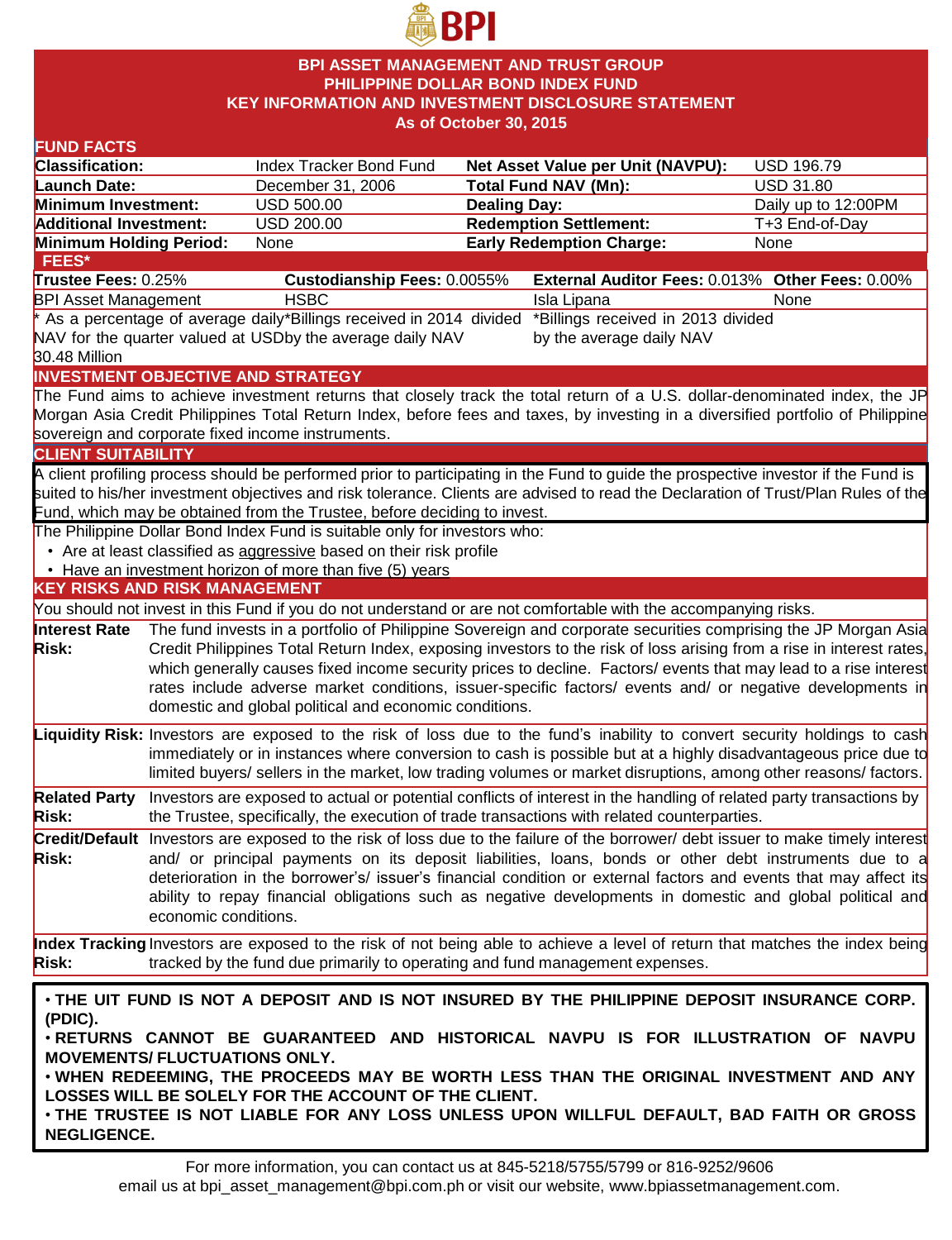## **FUND PERFORMANCE AND STATISTICS AS OF OCTOBER 30, 2015**

(Purely for reference purposes and is not a guarantee of future results)

**NAVPU GRAPH**



|                                        | 1 mo | 3 mo  | 6 mo    | 1YR   | 3YRS  | S.I. <sup>4</sup> |
|----------------------------------------|------|-------|---------|-------|-------|-------------------|
| <b>Fund</b>                            | 1.76 | 0.92  | 0.02    | 5.76  | 9.88  | 96.79             |
| <b>Benchmark</b>                       | 1.93 | 1.05  | 0.32    | 6.28  | 11.51 | 103.52            |
| <b>ANNUALIZED PERFORMANCE (%) 1</b>    |      |       |         |       |       |                   |
|                                        | 1YR  | 2YRS  | 3YRS    | 4YRS  | 5YRS  | S.I.              |
| <b>Fund</b>                            | 5.76 | 6.84  | 3.19    | 6.36  | 5.97  | 7.96              |
| <b>Benchmark</b>                       | 6.28 | 7.44  | 3.70    | 6.85  | 6.44  | 8.37              |
| <b>CALENDAR YEAR PERFORMANCE (%) 1</b> |      |       |         |       |       |                   |
|                                        | YTD  | 2014  | 2013    | 2012  | 2011  | 2010              |
| <b>Fund</b>                            | 4.11 | 10.75 | $-5.23$ | 15.09 | 9.91  | 13.40             |
| <b>Benchmark</b>                       | 4.51 | 11.47 | $-5.10$ | 15.79 | 10.44 | 13.78             |

| <b>NAVPU over the past 12 months</b>     |          |
|------------------------------------------|----------|
| Highest                                  | 197.70   |
| Lowest                                   | 186.07   |
| <b>STATISTICS</b>                        |          |
| <b>Weighted Ave Duration (Yrs)</b>       | 6.86     |
| Volatility, Past 1 Year (%) <sup>2</sup> | 3.06     |
| Port. Weighted Yield to Maturity (%)     | 3.36     |
| <b>Current Number of Holdings</b>        | 49       |
| Tracking Error (3-Yr) <sup>4</sup>       | 1.09     |
| Average Credit Rating (Moody's/S&P)      | Baa2/BBB |

<sup>1</sup>Returns are net of fees.

<sup>2</sup>Since Inception as an Investment Management Arrangement (IMA) on April 26, 2005

<sup>3</sup>Measures the degree to which the Fund fluctuates vis-à-vis its average return over a period of time.

<sup>4</sup>Measure of deviation between the Fund's return and benchmark returns. A lower number means the Fund's return is closely aligned with the benchmark.

\*Declaration of Trust is available upon request through branch of account.

| <b>PORTFOLIO COMPOSITION</b> |                |  |  |  |
|------------------------------|----------------|--|--|--|
| <b>Allocation</b>            | % of Fund      |  |  |  |
| Government                   | 65.54          |  |  |  |
| Corporates                   | $30.6^{\circ}$ |  |  |  |
| Cash and Other Receivables   | 3.84           |  |  |  |
| <b>Maturity Profile</b>      |                |  |  |  |
| Cash and Less than 1 Year    | 3.84           |  |  |  |
| Between 1 and 3 Years        | 9.7            |  |  |  |
| Between 3 and 5 Years        | 19.47          |  |  |  |
| Between 5 and 7 Years        | 7.20           |  |  |  |
| Between 7 and 10 Years       | 20.92          |  |  |  |
| More than 10 Years           | 38.8           |  |  |  |

| <b>TOP TEN HOLDINGS</b> |            |           |
|-------------------------|------------|-----------|
| <b>Name</b>             |            | % of Fund |
| <b>RoP Bonds</b>        | 10/23/2034 | 9.03      |
| <b>RoP Bonds</b>        | 2/2/2030   | 7.68      |
| <b>RoP Bonds</b>        | 1/14/2031  | 6.53      |
| <b>RoP Bonds</b>        | 3/16/2025  | 6.43      |
| <b>RoP Bonds</b>        | 6/17/2019  | 5.38      |
| <b>RoP Bonds</b>        | 1/20/2040  | 4.90      |
| <b>RoP Bonds</b>        | 1/15/2021  | 4.54      |
| Time Deposit            |            | 4.09      |
| <b>RoP Bonds</b>        | 1/21/2024  | 4.01      |
| <b>RoP Bonds</b>        | 1/13/2037  | 3.88      |

# **RELATED PARTY TRANSACTIONS\***

The Fund has investments and trade transactions with Bank of the Philippine Islands, its subsidiaries and related parties:

Bank of the Philippine Islands – USD1,300,000 First Gen Corporation – USD211,214 International Container Terminal Services, Inc. – USD708,120 Petron Corporation – USD518,750 Philippine Long Distance Telephone Company – USD129,521

Investments in the said outlets were approved by the Trust Committee. Likewise, all related party transactions are conducted on an arm's length and best execution basis and within established limits.

\*Related party in accordance with BPI's internal policy.